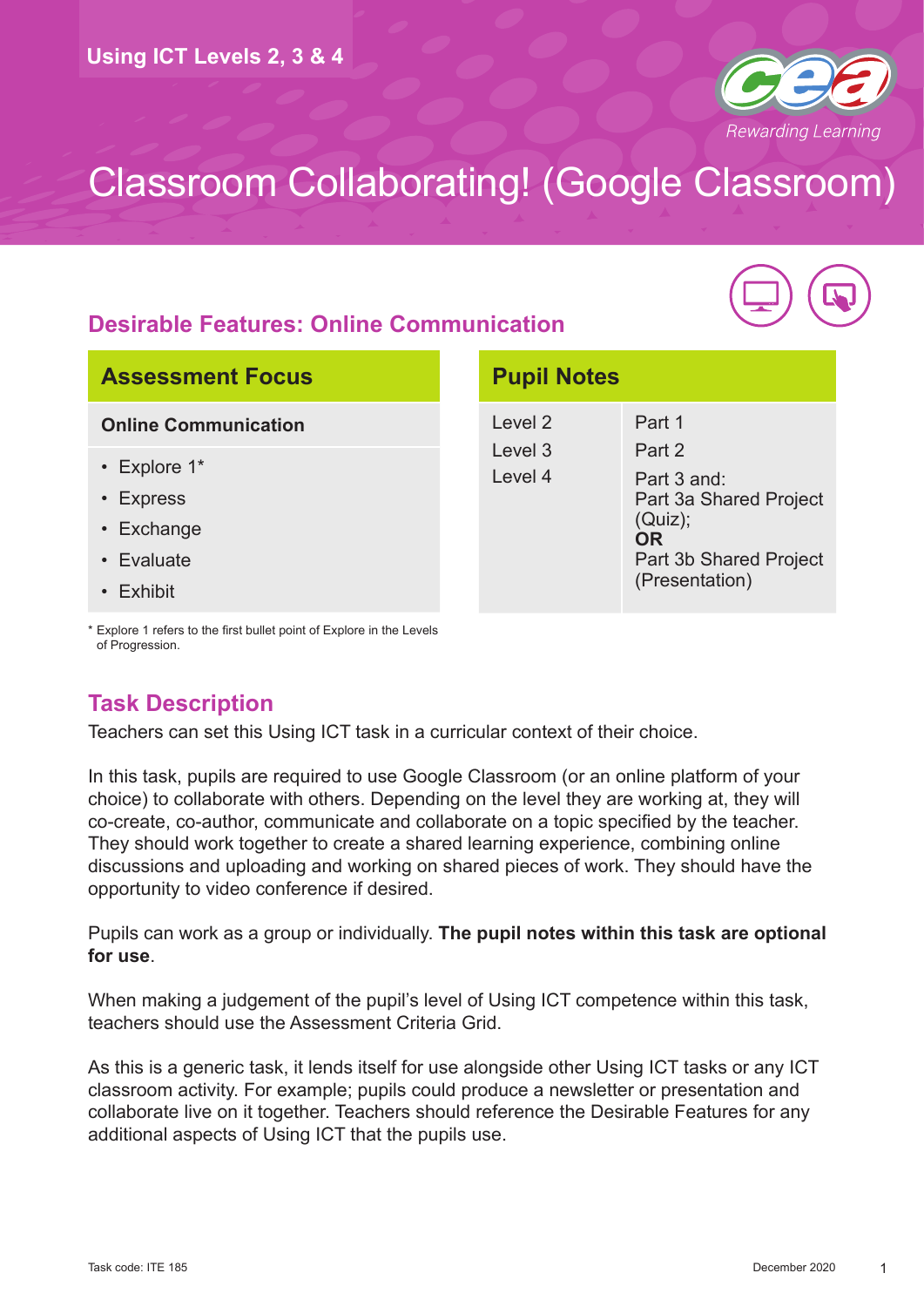

### **Prior Knowledge/Experience**

**Depending on the level at which they are working**, pupils should have some experience in:

- Using Google Classroom and using GSuite or Office 365 applications such as: Google Docs, Google Sheets, Google Slides, PowerPoint, Sway, Outlook, Word;
- Taking photographs and saving to specific locations. Eg Google Drive, iPad camera roll;
- Uploading work to a digital portfolio such as Google Classroom;
- Posting and replying to messages within Google Classroom;
- Adding 'comments' to a piece of work through Office 365 or GSuite;
- Knowledge of how to 'hand in' a piece of work;
- Sharing a piece of work for collaboration through email;
- Working together in real time on a shared document; and
- Knowing how to stay safe online.

### **Resources**

Suitable software such as:

• Google Classroom – and GSuite and/or Office 365 suite

#### Other resources

- ThinkUKnow, Childnet
- Jamboard (Google) or similar

### **Managing the Task – Teacher Guidance and activity suggestions**

You will need to create a Google Classroom for your class and generate a class 'join code' or add all the children to the Google Classroom.

Depending on the age and experience of your pupils, you can add topics and relevant topic content and what you ask the pupils to contribute to, or create, will depend on the level at which you are pitching your activity.

The children should all join the Google Classroom.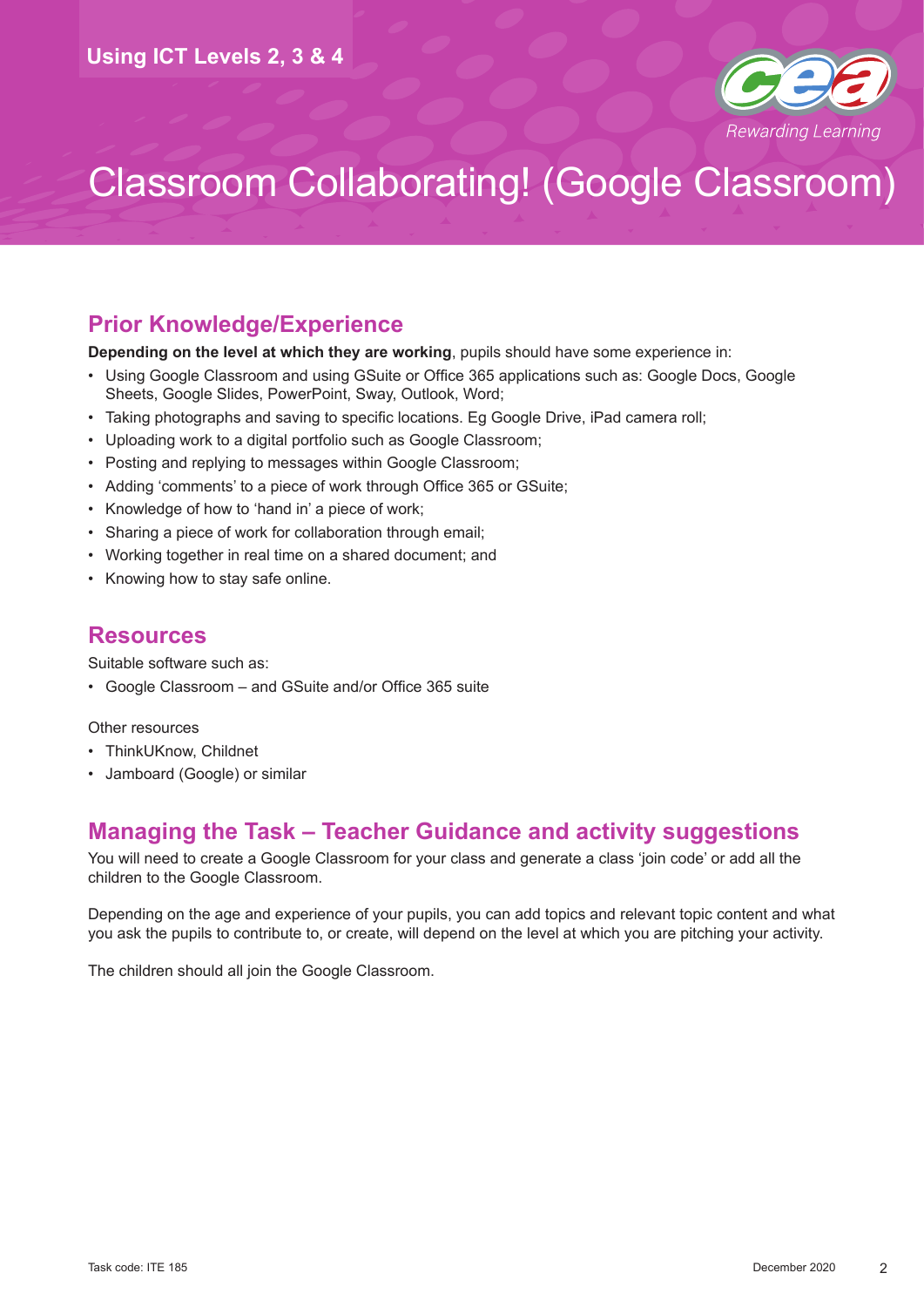

#### Teacher notes and activity *suggestions* appropriate **at this level:**

• The teacher should create an assignment. This can be a set of instructions for the children. **For example**, ask the children to make a digital poster using a suitable app or make a collage and take a photograph of it. The children should already know how to upload to a Google Classroom assignment from the camera roll of the iPad or from the documents on a PC.

#### **OR**

• Children can complete an online quiz set by the teacher. This should be created by the teacher in Google Forms and then set up as a Quiz Assignment within Google Classroom.

#### **Part 1: Level 2 Part 2: Level 3 Part 3: Level 4**

#### Teacher notes and activity *suggestions* appropriate **at this level:**

- Teachers should add relevant content to the Google Classroom Topics. This could be sub-sections of topic areas (*for example Viking Houses, Viking Longships; Viking Clothing or Who I am; My Local Community; My School*). These topics will provide materials and information for the children to help them with their presentation and also allow for discussions. Teachers could use the Question tool within Classwork to create opportunities for pupils to collaborate on questions.
- The teacher should set up a Jamboard (or similar organiser/ mood board/ interactive canvas app\*) within the Google Classroom with a whiteboard for each group in the class. This shared area will enable the children to upload their work for peer review and feedback.

\**Please take note of the minimum age of use of each app that you use with the children, as many apps are not intended to be used with children under the age of 13.*

Teacher notes and activity *suggestions* appropriate **at this level:**

**After School Clubs** – teacher creates topics for each Club. Children will manage these channels, sharing and uploading content and participating in discussions – with teacher monitoring.

**eSafety** – Topics created within Google Classroom on various aspects of eSafety. Children can upload videos, podcasts, posters, presentations of the specific areas to share with others. Take part in discussions about how to stay safe online.

**The World Around Us** – Google Classroom could be set up with materials in topics on different aspects of the topic *For example, Titanic, Vikings, Castles, Mighty Me, Local Wildlife.*

**PD&MU** – Set up a Wellbeing hub to support pupils' wellbeing and mental health. Use of CCEA Wellbeing Hub resources. [https://ccea.org.uk/](https://ccea.org.uk/learning-resources/wellbeing-hub) [learning-resources/wellbeing-hub](https://ccea.org.uk/learning-resources/wellbeing-hub)

## **Managing the Task in the Classroom**

Pupils should be given opportunities to:

#### **Plan**

Pupils should discuss the importance of working with others and understand how we can help each other and learn from each other. They should talk about how to stay safe online and the things they can do to protect themselves. They will discuss appropriate online behaviour when interacting within a shared space.

Depending on the level they are working at they should plan the content for their digital collaboration/ presentation. This could be via an online discussion, shared PowerPoint/Google Slides, Sway, a leaflet, poster. Think about the resources they will use and the design, theme, layout, fonts, images and videos they want to include.

Assign each group or individual a section of the collaboration to work on.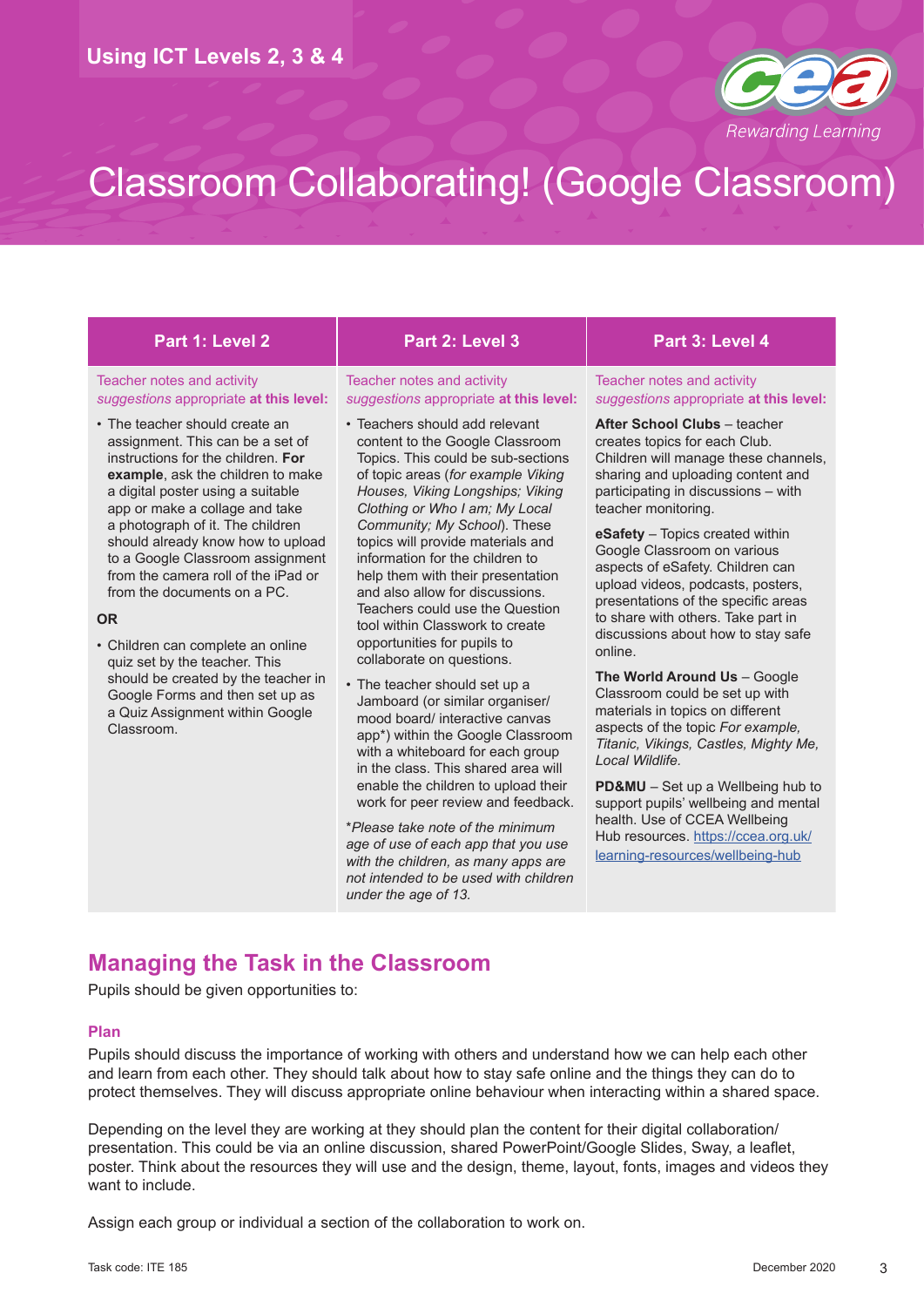

#### **Do**

Pupils should work individually or as a group to collaborate online. They should communicate politely and responsibly to online discussions. They should navigate through the different channels within a Google Classroom and access materials relevant to the topic. They should post comments and know how to share work. They will collaborate on a piece of work, such as a document/ presentation/ Form contributing to online discussions.

Pupils should decide who their audience will be and how they are going to present their work. They should work with others to create a shared collaboration ensuring everyone in their group gets to contribute. They can create their own text, images and/or video/ web links.

Depending on the level they are working at, pupils should save, store, retrieve and share their work appropriately. They should understand how to send and respond to emails. They may wish to share their work via video conferencing. This could be presenting their work to another class in the school, for example Year 7 presenting to Year 3. Or it may involve collaborating on shared work and video conferencing with their link school for Shared Education.

#### **Review**

Pupils should have the opportunity to talk about their work and be able to reflect on how this task links effectively with the Thinking Skills and Personal Capabilities framework.

Pupils should reflect on how they communicated with others online and if this could be improved. Pupils should talk about what worked well and also any problems faced and discuss what they might do differently next time.

#### **Evidence for External Moderation**

As well as submitting the final product, please include:

- Evidence of planning copy of documents with comments
- Screen shots of pupil interaction and online comments
- Screen recordings
- Pupil evaluation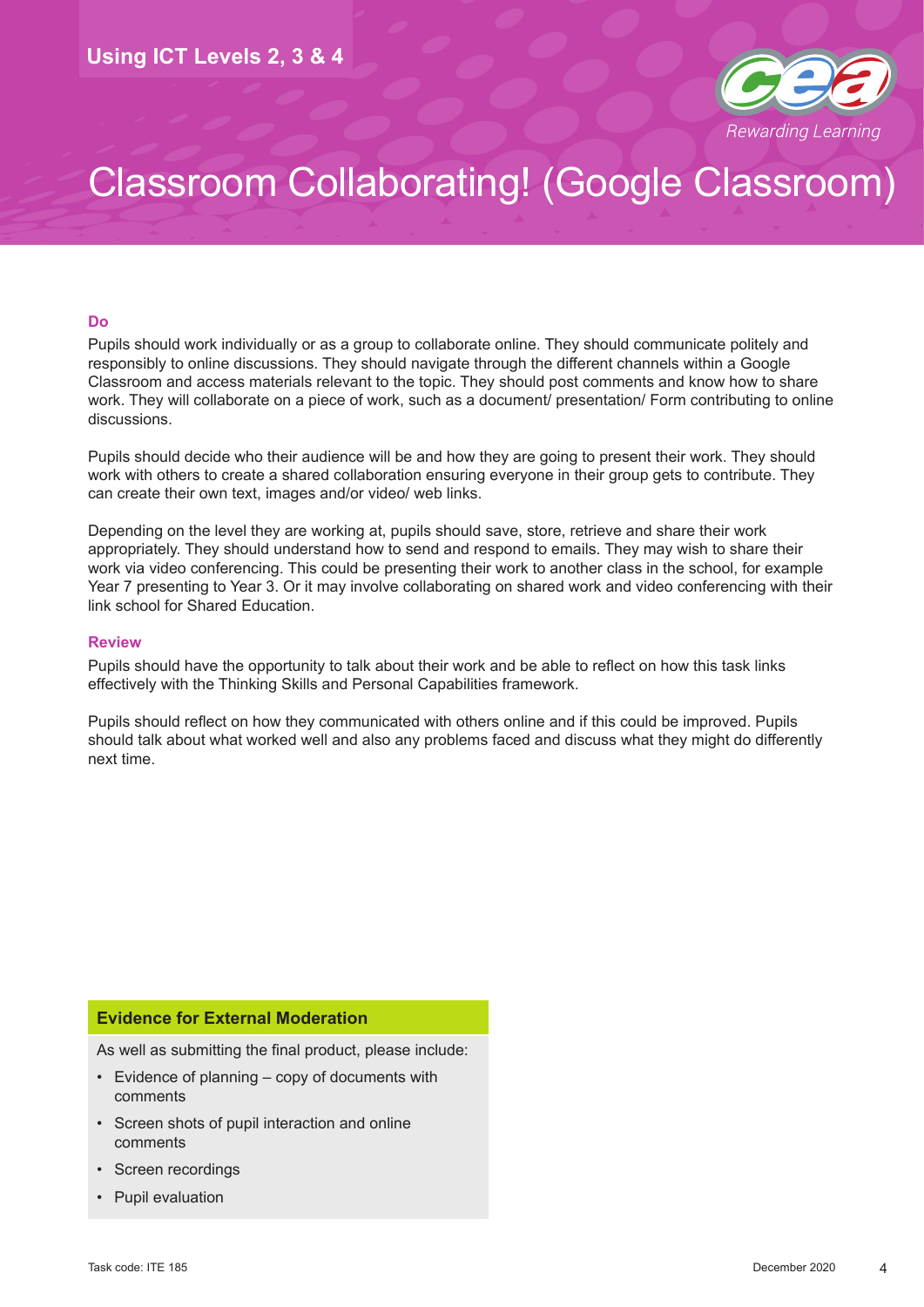

## **Assessing Pupils' Responses to the Task**

The first column of the Assessment Criteria Grid sets out the Requirements for Using ICT that are covered in this task. Alongside this are the Levels of Progression and the Using ICT Desirable Features for Online Communication at Levels 2, 3 and 4. These Desirable Features have been produced as

guidance for teachers to consider when observing a pupil and assigning a level to a piece of work. When coming to a holistic judgment of the pupil's level of Using ICT competence, teachers should ensure that these Desirable Features are used in conjunction with the Using ICT Levels of Progression.

| <b>Assessment Criteria Grid</b>                                                                                                                                                                                           |                                                                                      |                                                                                                                                                              |                                                                                                                                                                                                                               |  |  |
|---------------------------------------------------------------------------------------------------------------------------------------------------------------------------------------------------------------------------|--------------------------------------------------------------------------------------|--------------------------------------------------------------------------------------------------------------------------------------------------------------|-------------------------------------------------------------------------------------------------------------------------------------------------------------------------------------------------------------------------------|--|--|
| <b>Using ICT Requirements</b>                                                                                                                                                                                             | <b>Level 2</b>                                                                       | Level 3                                                                                                                                                      | Level 4                                                                                                                                                                                                                       |  |  |
| <b>Explore</b><br>· access, select, interpret and<br>research information from safe<br>and reliable sources.                                                                                                              | Pupils can:<br>• find, select and use<br>information from a<br>given digital source; | Pupils can:<br>· research, select, edit<br>and use information from<br>given digital sources;                                                                | Pupils can:<br>· research, select, edit and<br>use assets from a range of<br>digital sources;                                                                                                                                 |  |  |
| <b>Express</b><br>• create, develop, present and<br>publish ideas and information<br>responsibly using a range of<br>digital media and manipulate<br>a range of assets to produce<br>multimedia products.                 | • create and edit text<br>onscreen, combining<br>images and/or sound;                | • communicate and<br>develop ideas by creating<br>and editing text onscreen<br>- combining this with an<br>appropriate selection of<br>images and/or sounds; | • process found or self-<br>produced assets, including<br>text, data, sound, and still<br>or moving images, and<br>combine these to create,<br>present and communicate<br>their work, showing an<br>awareness of audience and |  |  |
| <b>Exchange</b><br>• communicate safely and<br>responsibly using a range of<br>contemporary digital methods<br>and tools, exchanging, sharing,<br>collaborating and developing<br>ideas digitally.                        | • identify and talk about<br>ways of communicating<br>digitally;                     | • use a contemporary<br>digital method to<br>communicate or<br>contribute to a<br>supervised online<br>activity;                                             | purpose;<br>• use contemporary digital<br>methods to communicate,<br>exchange and collaborate in<br>supervised online activities;                                                                                             |  |  |
| <b>Evaluate</b><br>• talk about, review and make<br>improvements to work, reflecting<br>on the process and outcome<br>and consider the sources and<br>resources used, including safety,<br>reliability and acceptability. | • talk about how to<br>improve their work; and                                       | • make modifications to<br>improve their work; and                                                                                                           | • use appropriate ICT tools<br>and features to improve<br>their work; and                                                                                                                                                     |  |  |
| <b>Exhibit</b><br>• manage and present their<br>stored work and showcase<br>their learning across the<br>curriculum, using ICT safely<br>and responsibly.                                                                 | • save their work.                                                                   | • save using file names<br>and select work to<br>showcase learning<br>digitally.                                                                             | · select, organise, store<br>and retrieve their work to<br>showcase learning digitally<br>in a personalised area.                                                                                                             |  |  |

**Pupils should demonstrate, when and where appropriate, knowledge and understanding of e-safety including acceptable online behaviour.**

5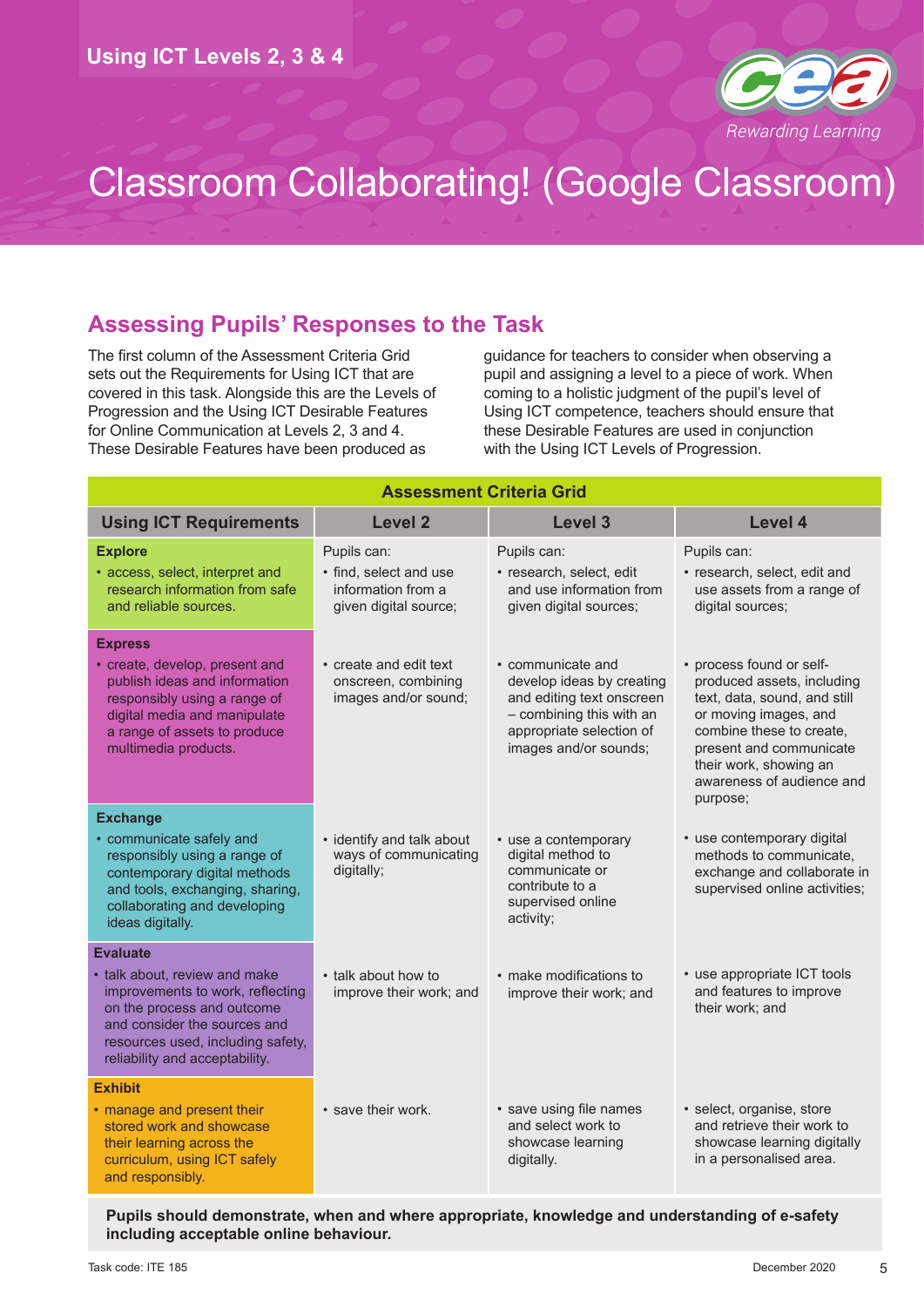

### **Desirable Features: Online Communication**

#### **Online Communication is where children work together using digital tools to communicate, collect and share ideas to complete a task or create something new.**

Some examples of online collaboration in the Primary Classroom are:

- Video conferencing
- Emails
- Blogging
- Using discussion boards to share ideas
- Using online functions such as commenting to leave opinions on others' work
- Collaborating on a shared document
- Creating material online together
- Sharing work within a Virtual Learning Environment (VLE)
- Using Cloud-based tools to store organise, complete, share and submit work
- Sharing materials eg work such as images or written activities to a wider audience.

| <b>Desirable Features</b>                                                                                                                                                                                                                                                                                                                                                                                                                                                                                                                                                                                                                                      |                                                                                                                                                                                                                                                                                                                                                                                                                                                                                                                                                                |                                                                                                                                                                                                                                                                                                                                                                                                                                                                                         |  |  |
|----------------------------------------------------------------------------------------------------------------------------------------------------------------------------------------------------------------------------------------------------------------------------------------------------------------------------------------------------------------------------------------------------------------------------------------------------------------------------------------------------------------------------------------------------------------------------------------------------------------------------------------------------------------|----------------------------------------------------------------------------------------------------------------------------------------------------------------------------------------------------------------------------------------------------------------------------------------------------------------------------------------------------------------------------------------------------------------------------------------------------------------------------------------------------------------------------------------------------------------|-----------------------------------------------------------------------------------------------------------------------------------------------------------------------------------------------------------------------------------------------------------------------------------------------------------------------------------------------------------------------------------------------------------------------------------------------------------------------------------------|--|--|
| <b>Online Communication:</b><br><b>Level 2</b>                                                                                                                                                                                                                                                                                                                                                                                                                                                                                                                                                                                                                 | <b>Online Communication:</b><br><b>Level 3</b>                                                                                                                                                                                                                                                                                                                                                                                                                                                                                                                 | <b>Online Communication:</b><br>Level 4                                                                                                                                                                                                                                                                                                                                                                                                                                                 |  |  |
| Before working online, pupils need to<br>be aware of e-safety practices.                                                                                                                                                                                                                                                                                                                                                                                                                                                                                                                                                                                       | Before working online, pupils need to<br>be aware of e-safety practices.                                                                                                                                                                                                                                                                                                                                                                                                                                                                                       | Before working online, pupils need to<br>be aware of e-safety practices.                                                                                                                                                                                                                                                                                                                                                                                                                |  |  |
| <b>Pupils should:</b>                                                                                                                                                                                                                                                                                                                                                                                                                                                                                                                                                                                                                                          | <b>Pupils should:</b>                                                                                                                                                                                                                                                                                                                                                                                                                                                                                                                                          | <b>Pupils should:</b>                                                                                                                                                                                                                                                                                                                                                                                                                                                                   |  |  |
| • talk about how to keep safe and<br>demonstrate appropriate online<br>behaviour using suitable materials<br>such as the CEOP Thinkuknow<br>age-related activities;<br>• explore what cyberbullying means<br>and what to do if they encounter it;<br>• understand the need to keep<br>personal information and<br>passwords private;<br>• recognise the need for a secure<br>password;<br>• know that if they share information<br>online it leaves a digital footprint or<br>trail;<br>• understand that keyword searching<br>is an effective way to locate online<br>information and how to select<br>keywords to produce the best<br>search results; and/or | • view and discuss e-safety materials<br>such as the CEOP Thinkuknow<br>age-related activities;<br>• increase awareness of fake news<br>and learn how to assess what they<br>read online:<br>• learn skills to help determine if<br>something is real or fake;<br>• develop knowledge of the impact<br>of online reputation and how<br>technology can have a negative<br>impact on people's lives;<br>• understand that in gaming and<br>other online forums, not everyone<br>is who they say they are; and<br>• increase awareness of healthy<br>screen time. | • use and discuss e-safety materials<br>such as the CEOP Thinkuknow<br>or Google (Be Internet Awesome<br>(Interland)) age-related activities;<br>• describe issues online that might<br>make someone sad, worried,<br>uncomfortable or frightened;<br>• come up with ways of managing<br>situations and give examples of<br>how to get help if these issues<br>occur either on or offline; and<br>• beware what they share - they will<br>lose control of images once they<br>are sent. |  |  |
| • realise that not all websites<br>are equally good sources of<br>information.                                                                                                                                                                                                                                                                                                                                                                                                                                                                                                                                                                                 |                                                                                                                                                                                                                                                                                                                                                                                                                                                                                                                                                                |                                                                                                                                                                                                                                                                                                                                                                                                                                                                                         |  |  |

6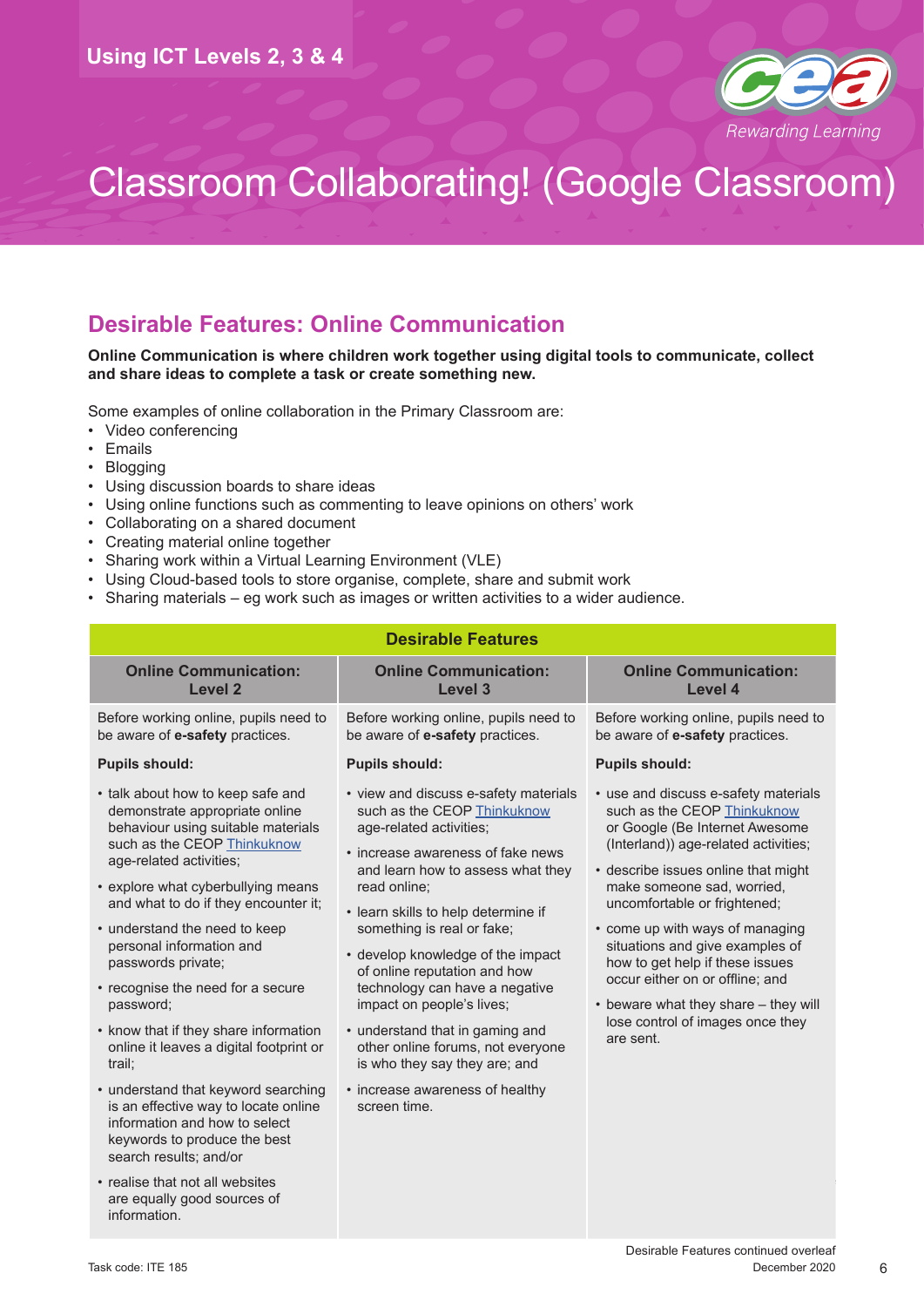

| <b>Desirable Features</b>                                                                                                                                                               |                                                                                                                                                                                                                                                                                                                                                                                                                                                                                                                          |                                                                                                                                                                                                              |  |  |  |  |
|-----------------------------------------------------------------------------------------------------------------------------------------------------------------------------------------|--------------------------------------------------------------------------------------------------------------------------------------------------------------------------------------------------------------------------------------------------------------------------------------------------------------------------------------------------------------------------------------------------------------------------------------------------------------------------------------------------------------------------|--------------------------------------------------------------------------------------------------------------------------------------------------------------------------------------------------------------|--|--|--|--|
| <b>Online Communication:</b><br><b>Level 2</b>                                                                                                                                          | <b>Online Communication:</b><br>Level 3                                                                                                                                                                                                                                                                                                                                                                                                                                                                                  | <b>Online Communication:</b><br>Level 4                                                                                                                                                                      |  |  |  |  |
| The bullet points below describe<br>what is appropriate at this<br>level. Pupils should cover a<br>combination, but do not have to<br>cover everything.                                 | The bullet points below describe<br>what is appropriate at this<br>level. Pupils should cover a<br>combination, but do not have to<br>cover everything.                                                                                                                                                                                                                                                                                                                                                                  | The bullet points below describe<br>what is appropriate at this<br>level. Pupils should cover a<br>combination, but do not have to<br>cover everything.                                                      |  |  |  |  |
| If using Google Classroom or<br>Microsoft Teams (or equivalent),                                                                                                                        | If using Google Classroom (or<br>equivalent), pupils should:                                                                                                                                                                                                                                                                                                                                                                                                                                                             | If using Google Classroom (or<br>equivalent), pupils should:                                                                                                                                                 |  |  |  |  |
| pupils should:<br>• join a class Team or Google<br>Classroom with a code and reply<br>appropriately to a message posted<br>by your teacher or a classmate;                              | • join a class and navigate the main<br>menu, accessing the classwork<br>stream and the announcements;<br>• reply appropriately to an<br>announcement from the teacher;<br>• add content to the post such as<br>local file Attachments or files from<br>Google Drive, YouTube videos and<br>links to other resources:<br>• view assignments and Turn in an<br>assignment, making changes to a<br>document created by their teacher;<br>• be able to view feedback from their<br>teacher and access any marks<br>awarded. | • join class and navigate the main<br>menu accessing the classwork<br>stream and the announcements;                                                                                                          |  |  |  |  |
|                                                                                                                                                                                         |                                                                                                                                                                                                                                                                                                                                                                                                                                                                                                                          | • be able to attach a file to their<br>assignment and turn it in;                                                                                                                                            |  |  |  |  |
| • add a Post to the Stream or<br>Channel, for example ask a<br>relevant question about class or<br>assignments or share relevant<br>resources related to the class<br>subject or topic; |                                                                                                                                                                                                                                                                                                                                                                                                                                                                                                                          | • work with their classmates to create<br>a shared document, presentation<br>using online tools such as Google<br>Docs, Google Sheets or Google<br>Slides:                                                   |  |  |  |  |
| • record a message for their class<br>in the Posts area, using the<br>microphone icon;                                                                                                  |                                                                                                                                                                                                                                                                                                                                                                                                                                                                                                                          | • be able to create and share an<br>online document with others and<br>track any changes made;<br>• use Google Forms to create a quiz<br>or survey that can be shared and<br>completed by others and then be |  |  |  |  |
| • access and complete an online<br>quiz set by the teacher;                                                                                                                             |                                                                                                                                                                                                                                                                                                                                                                                                                                                                                                                          |                                                                                                                                                                                                              |  |  |  |  |
| • know how to access Assignments<br>in Teams and attach a piece of<br>work or a photograph of your work<br>for the teacher;                                                             |                                                                                                                                                                                                                                                                                                                                                                                                                                                                                                                          | able to analyse the results.                                                                                                                                                                                 |  |  |  |  |
| • take part in a whole class video<br>meeting using for example Google<br>Meet or MS Teams.                                                                                             |                                                                                                                                                                                                                                                                                                                                                                                                                                                                                                                          |                                                                                                                                                                                                              |  |  |  |  |
|                                                                                                                                                                                         |                                                                                                                                                                                                                                                                                                                                                                                                                                                                                                                          |                                                                                                                                                                                                              |  |  |  |  |
|                                                                                                                                                                                         |                                                                                                                                                                                                                                                                                                                                                                                                                                                                                                                          |                                                                                                                                                                                                              |  |  |  |  |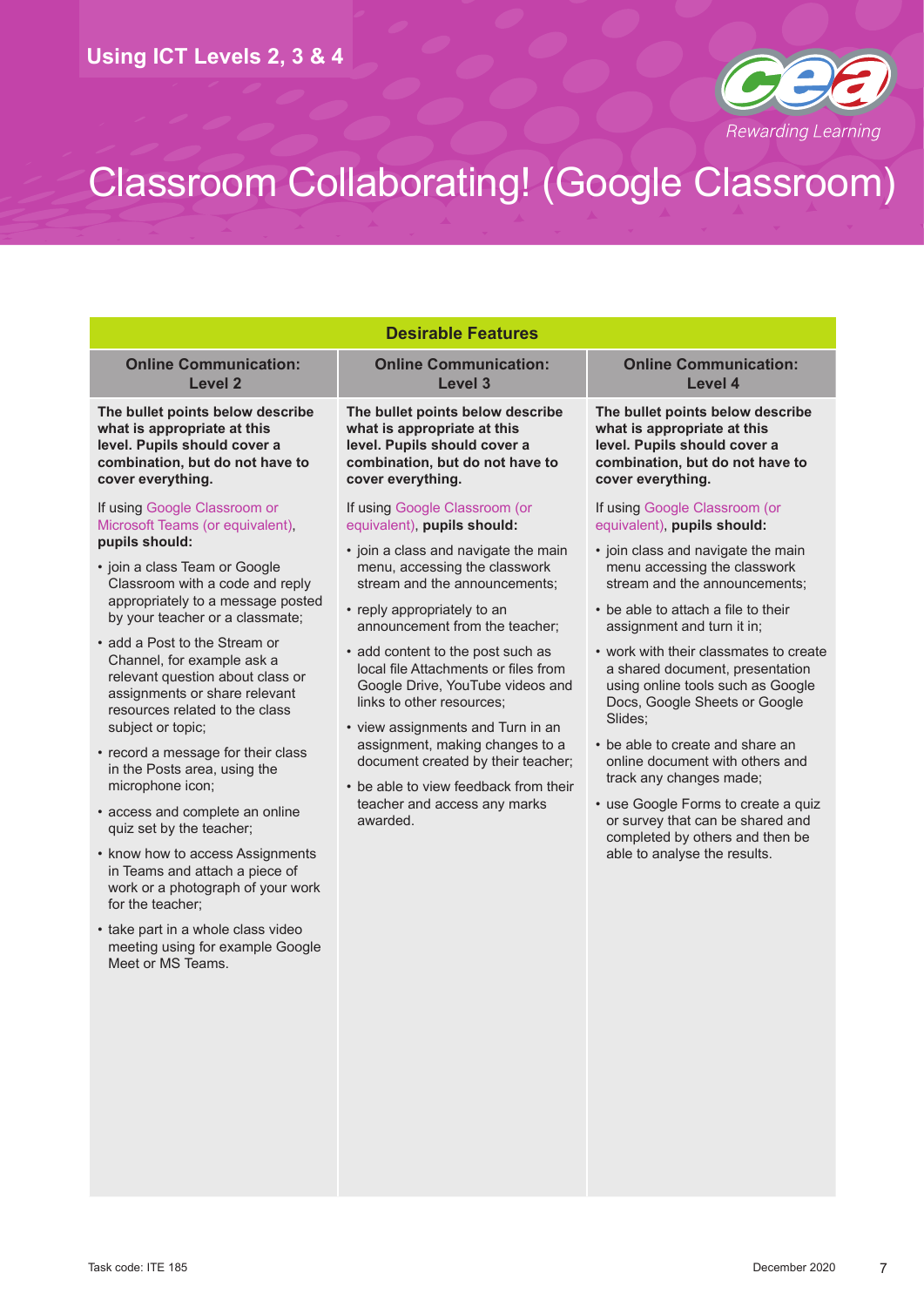## **Part 1**

This task is based on a topic you are doing in class. Your teacher will have created a 'Google Classroom' for you to join. In this shared learning space, you will be able to take part in online discussions with your teacher and your classmates. You will be able to share your work.

- Join Google Classroom with the code your teacher has given you.
- Add a comment to the stream/topic responding to a question or statement your teacher and/or classmates have asked.
- Access the 'Classwork' your teacher has set and complete your work.
- View the feedback comments from your teacher.
- Talk about what you found hard/ easy about this activity and how you could improve your work.

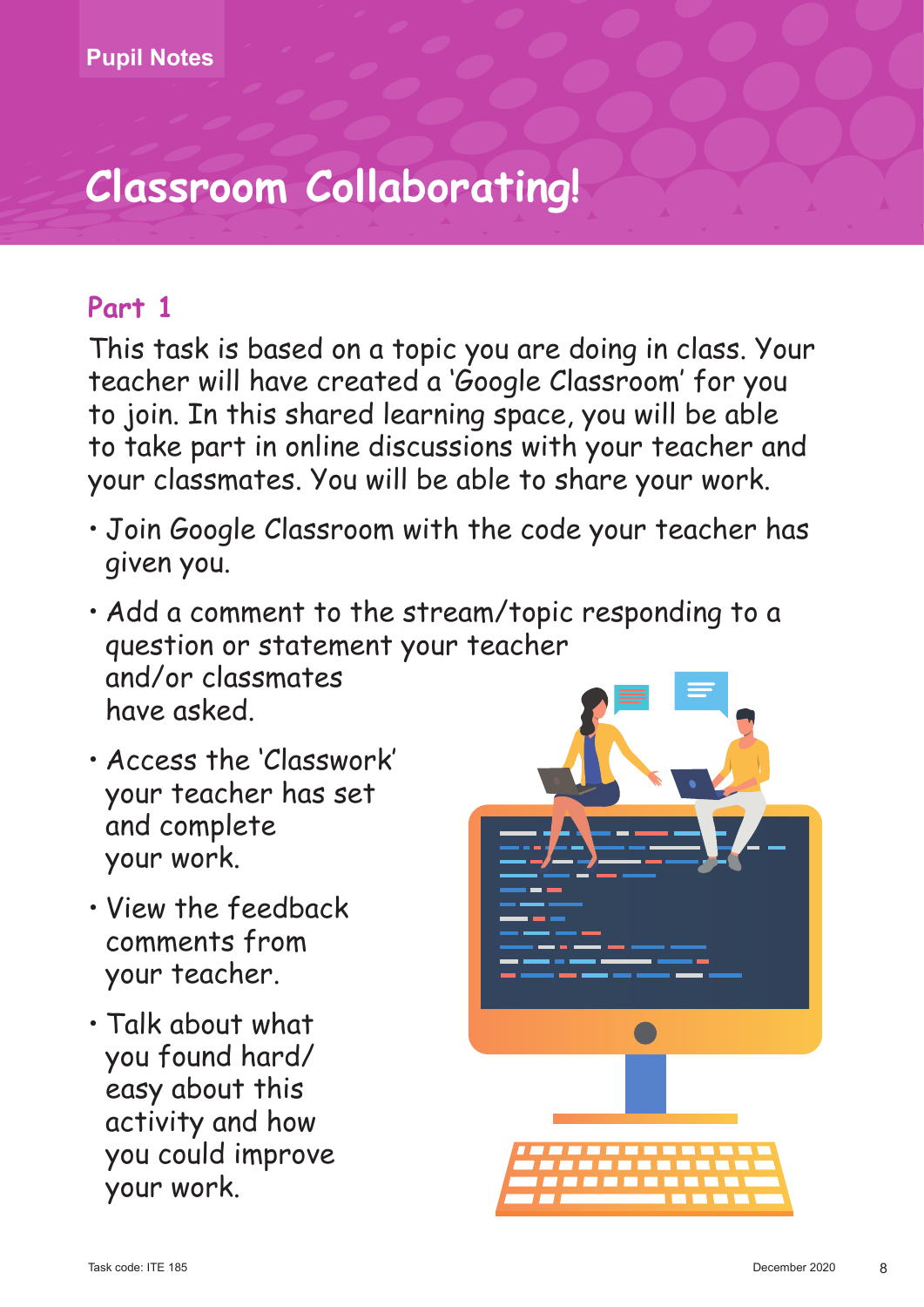## **Part 2**

This task is based on a topic you are doing in class. Your teacher will have created a 'Google Classroom' for you to join. In this shared learning space, you will be able to take part in online discussions with your teacher and your classmates. You will be able



to share your work and collaborate together.

- Join a Google Classroom with the code your teacher has given you.
- View the material in the Topics your teacher has set up.
- Add comments to the stream responding to your teacher and/or classmates.
- On the Jamboard your teacher has set up, work together to create a group presentation using Google Slides or PowerPoint with your classmates. Assign each person/pair a section to work on together.
- Using the 'Comments' tool to add, review and reply to comments from your peers.
- Comment on a presentation created by another group.
- Talk about how you could improve your work and make any changes necessary.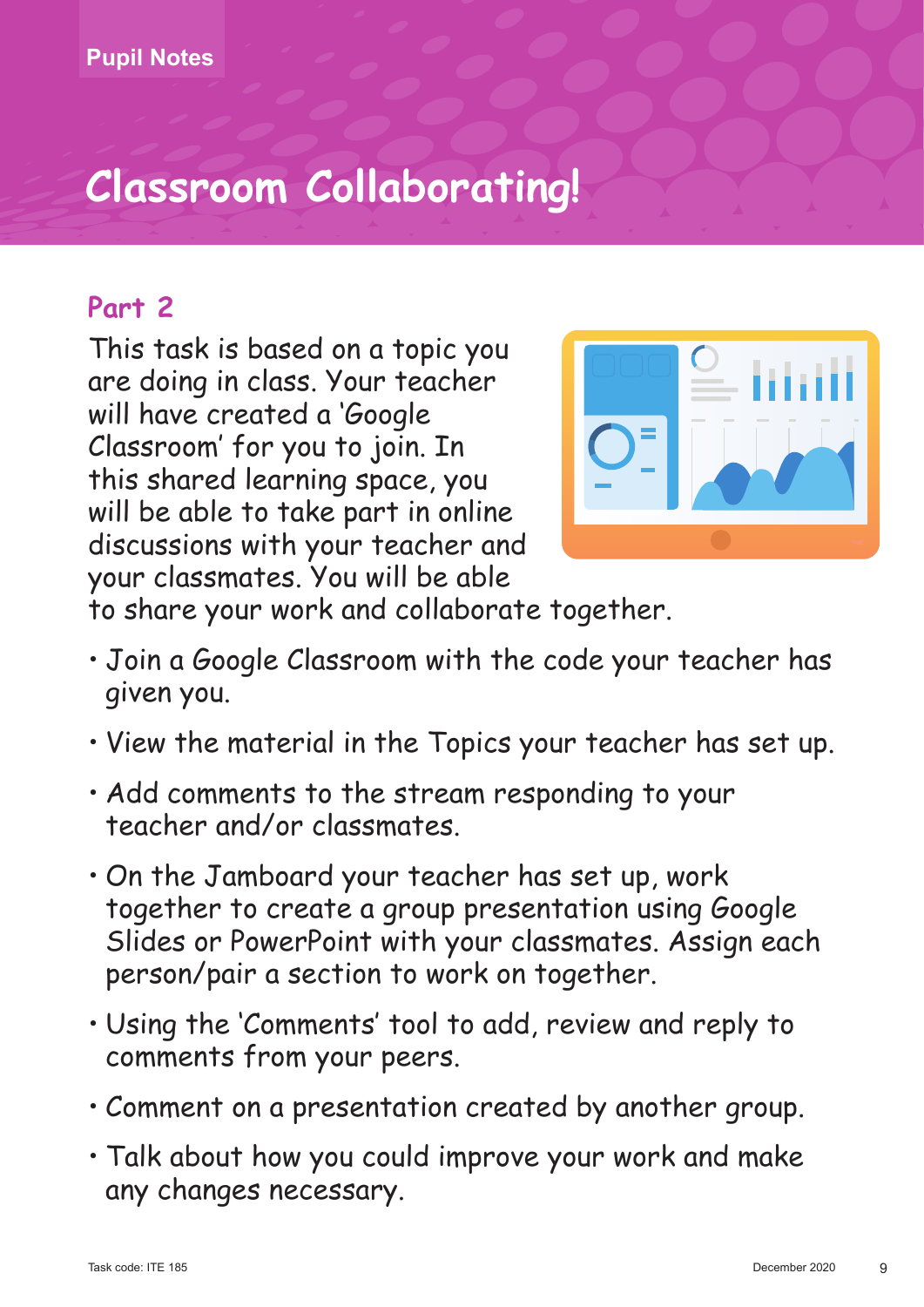## **Part 3**

This task is based on a topic you are doing in class. Your teacher will have created a 'Google Classroom' for you to join. In this shared learning space, you will be able to take part in online discussions with your teacher and your classmates. You will be able to share your work and collaborate together.

- Join Google Classroom with the code your teacher has given you.
- View the material in the topics your teacher has set up within Classwork.
- Comment to relevant channels responding to your teacher and classmates.
- Work on a shared project that your teacher has told you to.
- Review your work and make any changes required before publishing or uploading to a wider audience.



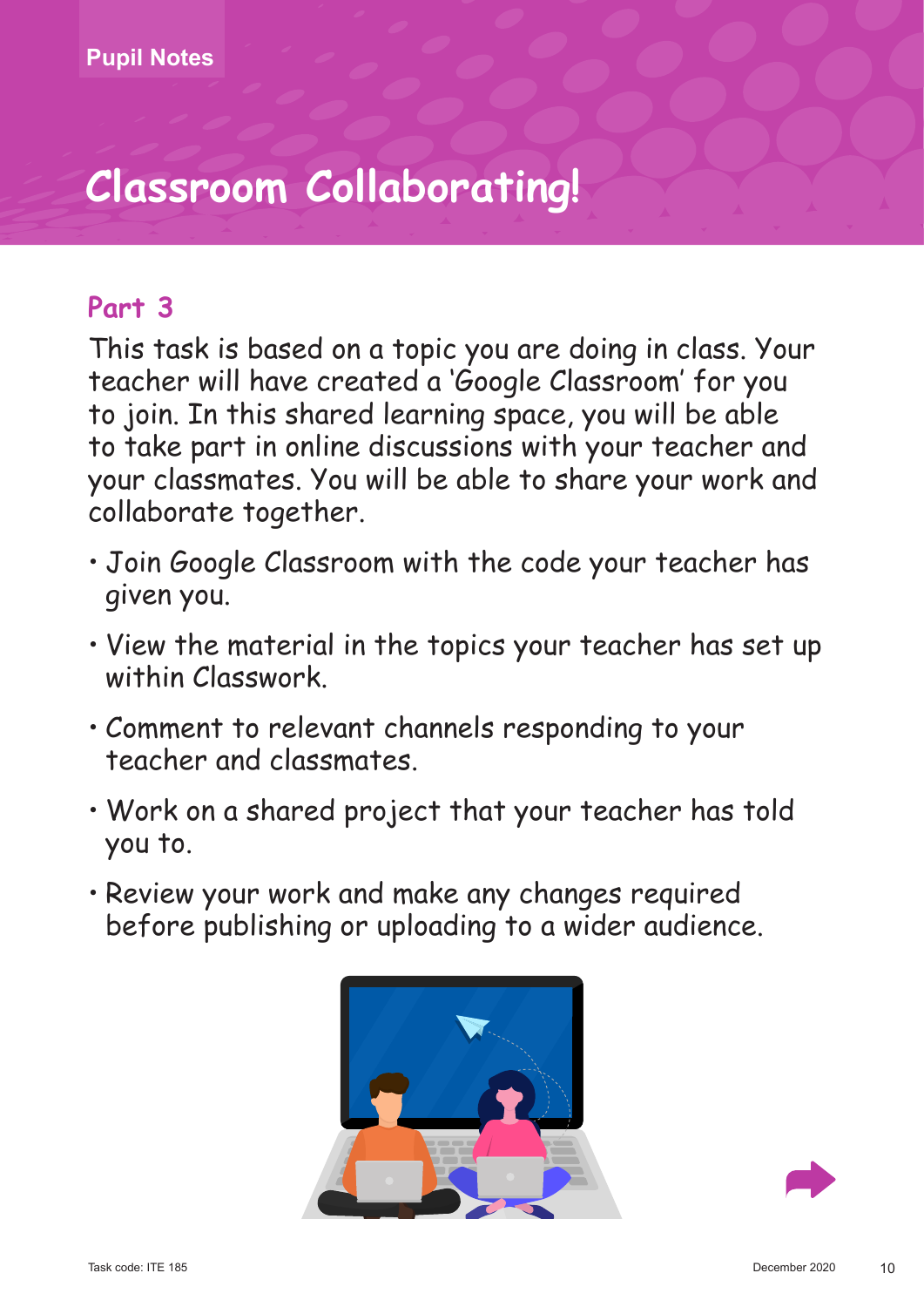## **Part 3a - Shared Project**

**Create a quiz using Google Forms**

• In a small group, create a Quiz or Survey (linked to the topic you have been learning about through your Google Classroom.)



- Give your quiz/form a title and add images where relevant to enhance the appearance.
- Choose a theme and then decide on the different sections within your form.
- Think about the type of questions you wish to include. E.g. Choice, Text.
- Remember in Quiz to set the correct answer for each question and assign points for each correct answer. Make sure you set the 'Required' answer button so no one leaves a question out.
- Share your quiz/form with your class. View and analyse the results and present your findings to your class.